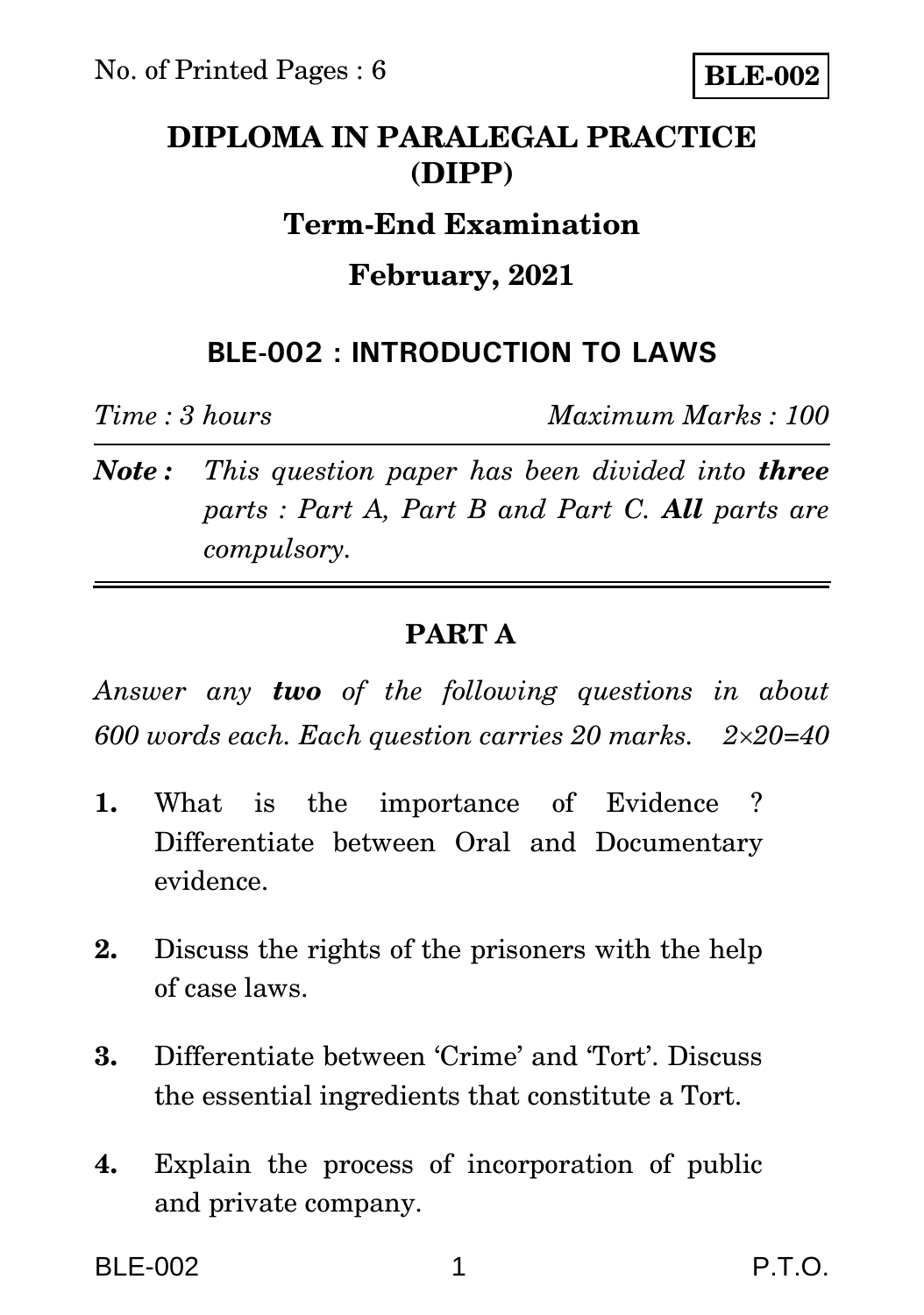### **PART B**

*Answer any four of the following questions in about 300 words each. Each question carries 10 marks. 410=40*

- **5.** Write a note on social security for the unorganised sector.
- **6.** Discuss the essentials of a valid contract.
- **7.** Differentiate between void and voidable marriage under the Hindu Law.
- **8.** Explain the concept of Vicarious Liability under the Law of Torts.
- **9.** Write a note on cognizable and non-cognizable offences.
- **10.** Differentiate between Reference, Review and Revision under the Civil Procedure Code.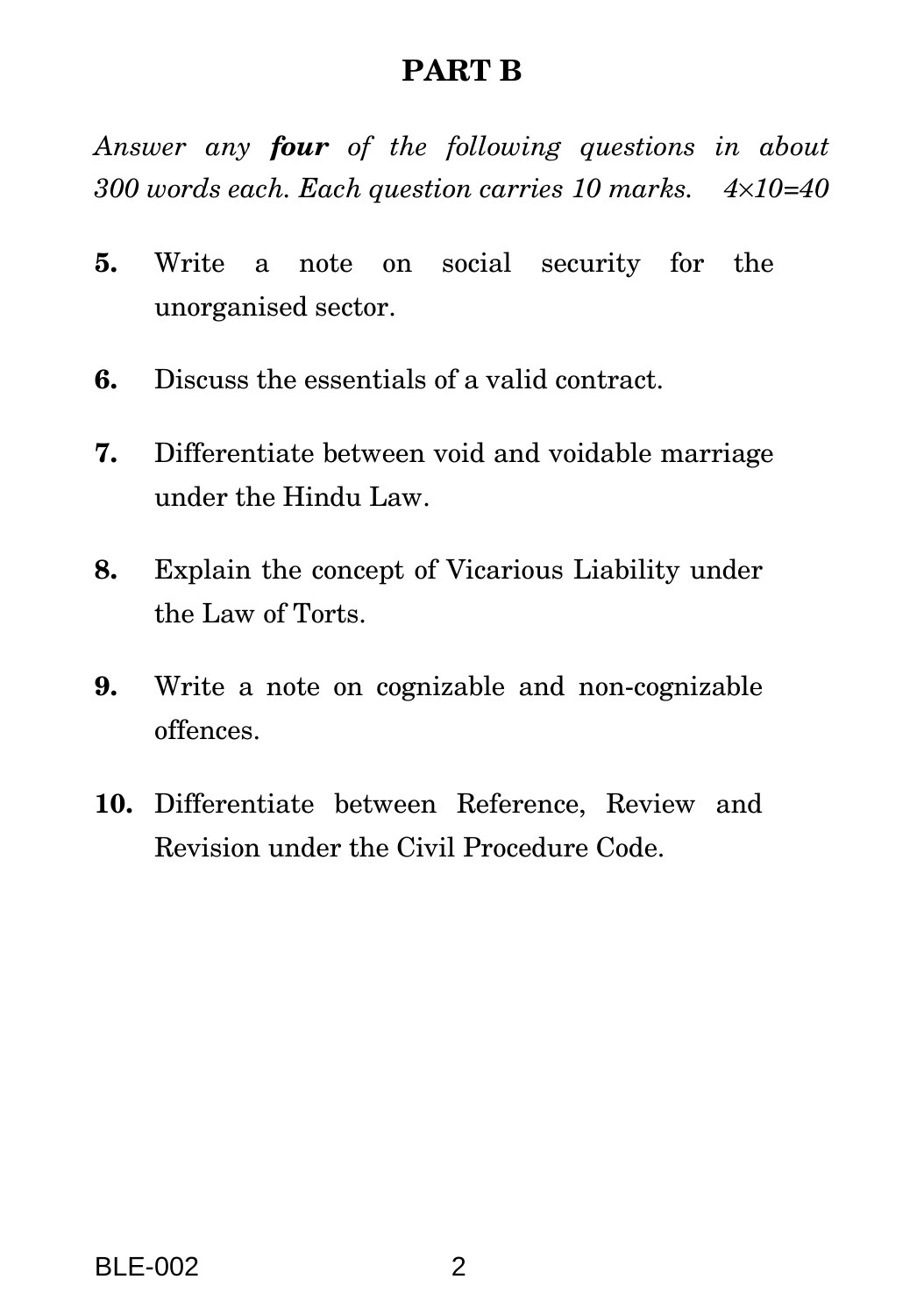## **PART C**

*Write short notes on any four of the following in about 150 words each. Each note carries 5 marks. 45=20*

**11.** Mens Rea

- **12.** Anticipatory Bail
- **13.** Contract Labourer
- **14.** Tort of Nuisance
- **15.** Parole
- **16.** Criminal Conspiracy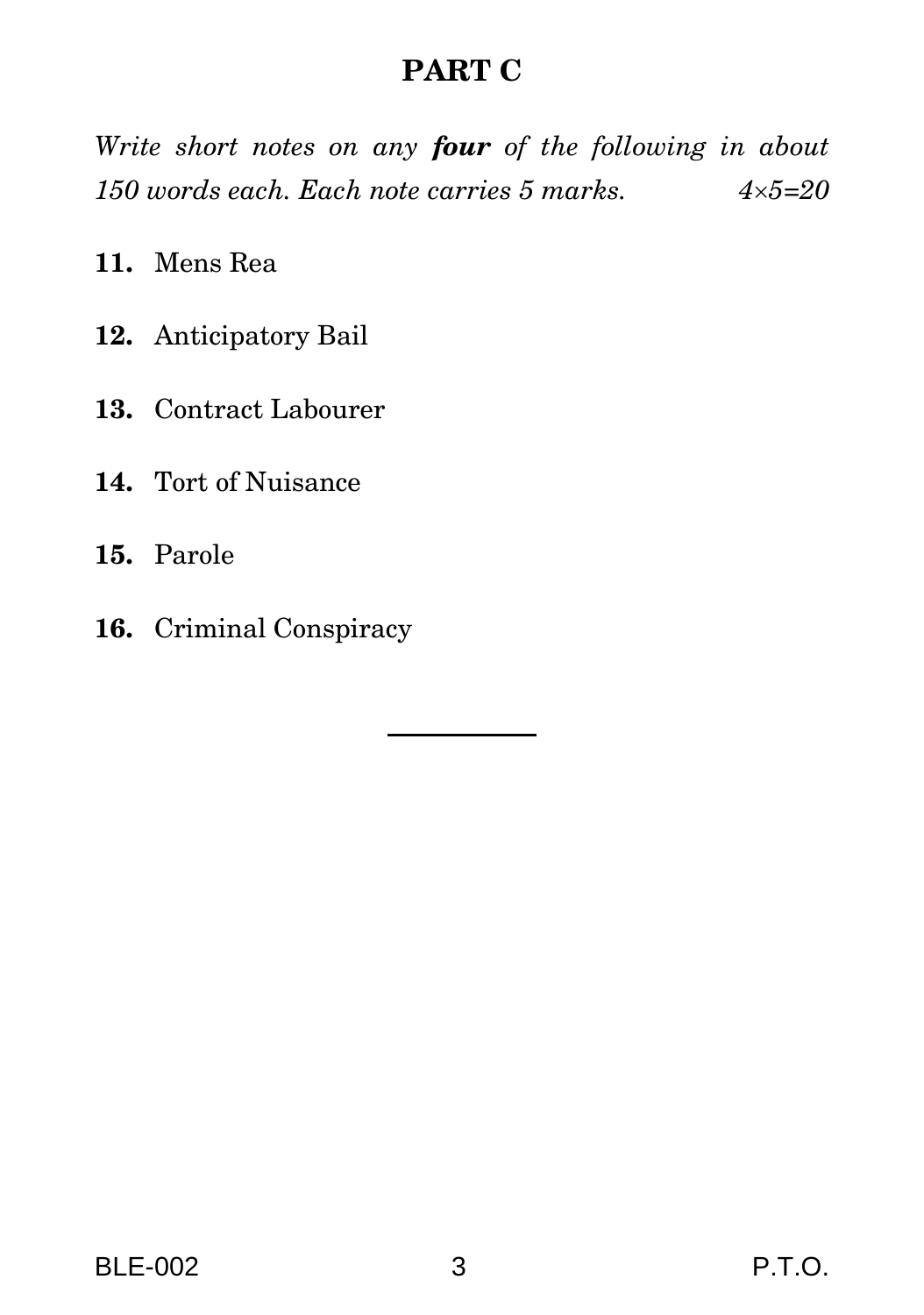# बी.एल.ई.-002

अर्धविधिक व्यवहार में डिप्लोमा (डी.आई.पी.पी.) सत्रांत परीक्षा फरवरी, 2021

# बी.एल.ई.-002 : कानून का परिचय

समय : 3 घण्टे

अधिकतम अंक · 100

यह प्रश्न-पत्र **तीन** भागों में विभाजित है : भाग क. भाग ख और नोट : भाग ग । सभी भाग अनिवार्य हैं ।

#### भाग क

निम्नलिखित में से किन्हीं **दो** प्रश्नों के उत्तर लगभग 600 शब्दों (प्रत्येक) में दीजिए । प्रत्येक प्रश्न के 20 अंक हैं ।  $2 \times 20 = 40$ 

- साक्ष्य का महत्त्व क्या है ? मौखिक और दस्तावेज़ी साक्ष्य में  $1.$ अंतर स्पष्ट कीजिए ।
- कैदियों के अधिकारों की चर्चा. निर्णय विधियों की सहायता 2. से कीजिए ।
- 'अपराध' और 'अपकृत्य' में अंतर स्पष्ट कीजिए । अपकृत्य 3. होने के लिए अनिवार्य बिन्दुओं (घटकों) की चर्चा कीजिए।
- सार्वजनिक और निजी (प्राइवेट) कंपनी की निगमीकरण  $\boldsymbol{4}$ . प्रक्रिया की व्याख्या कीजिए ।

**BI F-002**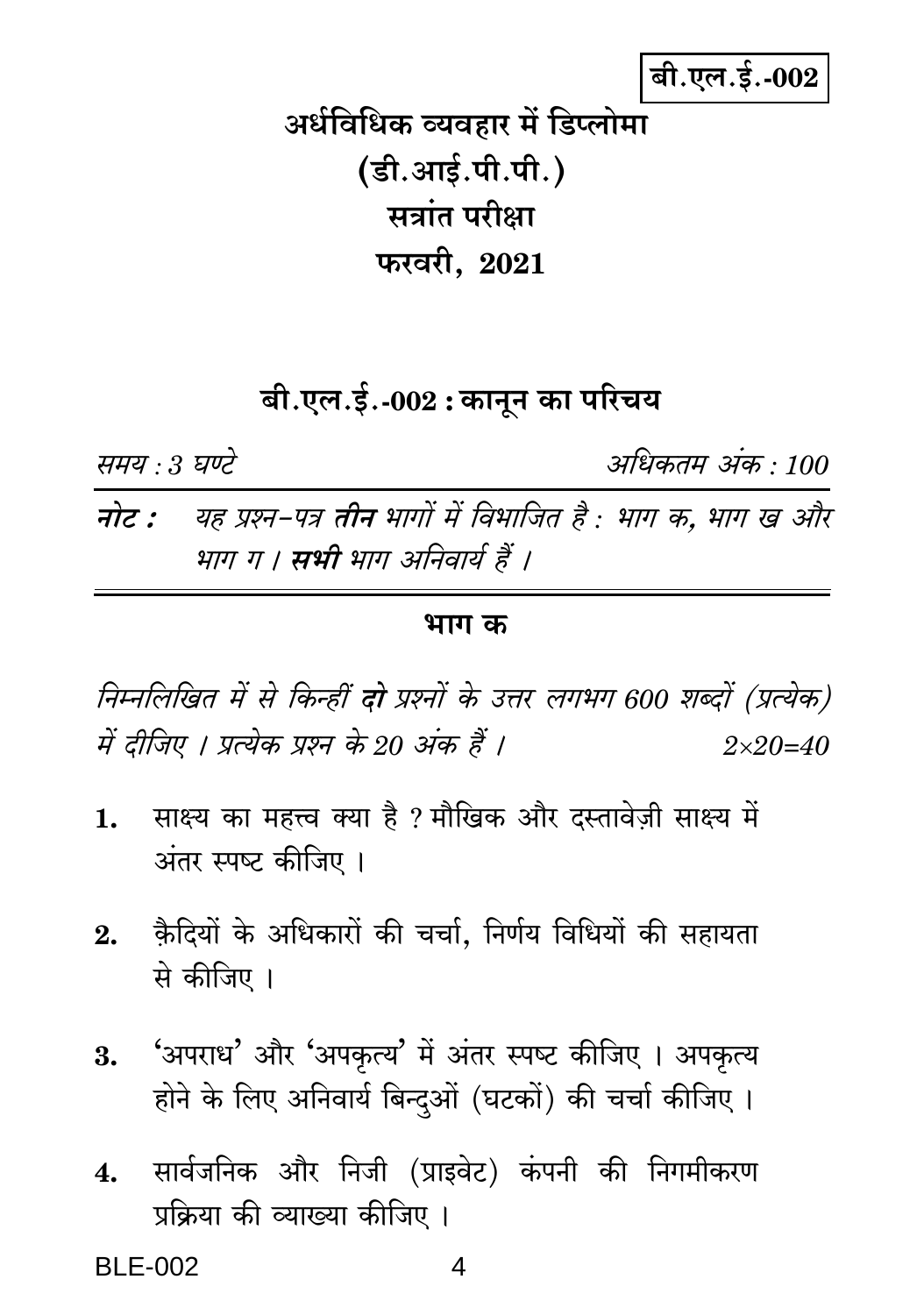#### भाग ख

निम्नलिखित में से किन्हीं चार प्रश्नों के उत्तर लगभग 300 शब्दों (प्रत्येक) में दीजिए । प्रत्येक प्रश्न के 10 अंक हैं ।  $4 \times 10 = 40$ 

- असंगठित क्षेत्र के लिए सामाजिक सुरक्षा पर एक टिप्पणी 5. लिखिए ।
- 6. वैध संविदा के अनिवार्य बिंदओं की चर्चा कीजिए ।
- हिन्द विधि के अंतर्गत शून्य और शून्यकरणीय विवाह में 7. अंतर स्पष्ट कीजिए ।
- अपकृत्यों (टॉर्टस) के कानून के अंतर्गत प्रतिनिधिक दायित्व 8. की संकल्पना की व्याख्या कीजिए ।
- 9. संजेय और गैर-संज्ञेय अपराधों पर एक टिप्पणी लिखिए ।
- 10. सिविल प्रक्रिया संहिता के अंतर्गत निर्देश (Reference). समीक्षा (Review) और संशोधन (Revision) में अंतर स्पष्ट कीजिए ।

P.T.O.